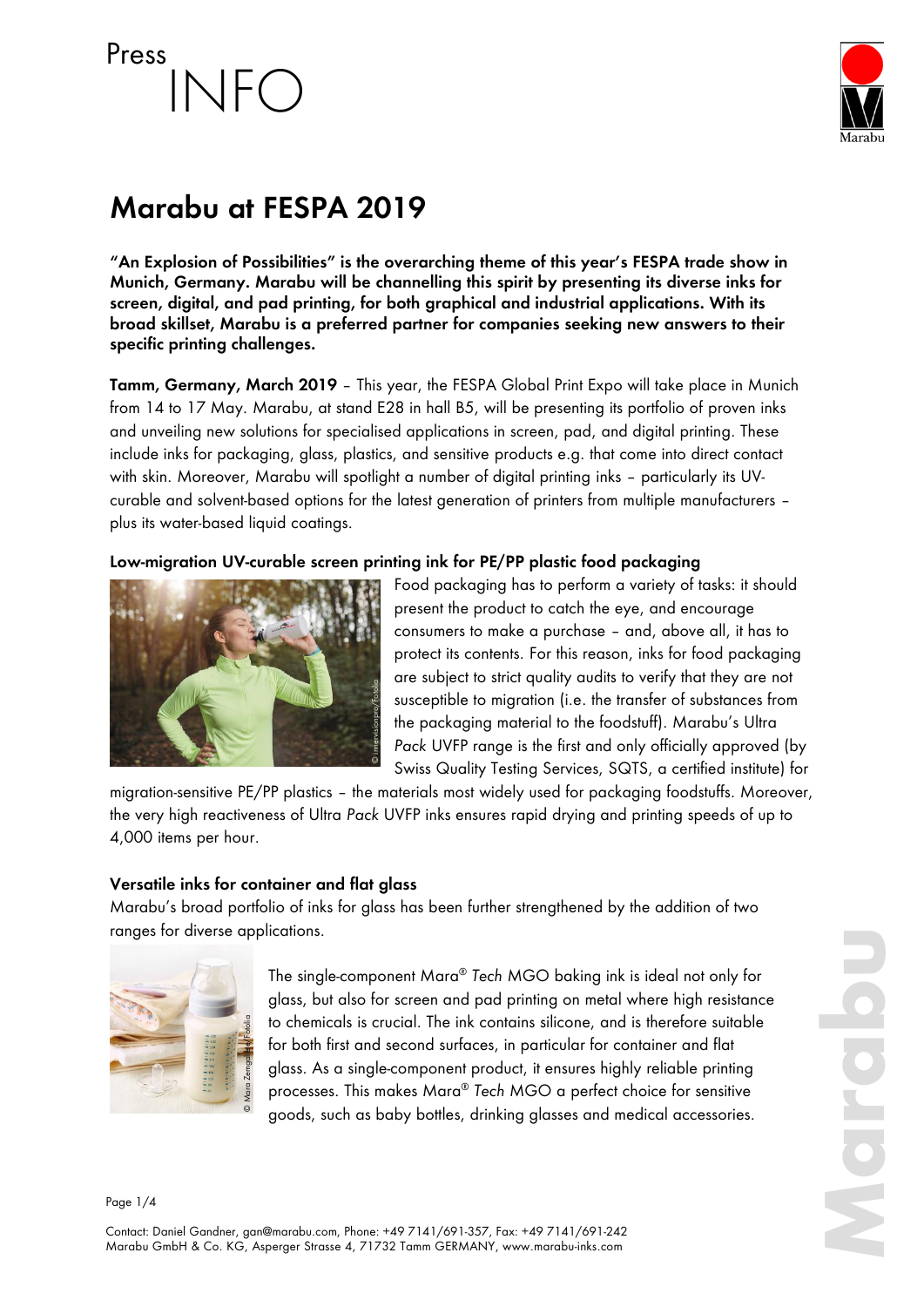

Marabu will also spotlight its two-component Mara® *Glass* MGLA. This was specially developed for second surfaces on flat glass items, for example smartphones, input systems (touch panels) and outdoor user interfaces – including control units for ships and boats, and digital map terminals in Munich and other major cities.

# **New UV-curable solution for credit cards**



ID and cashless payment cards are gaining ground in the global electronic user-authentication market. Personalised visuals on cards not only raise brand recognition – they can strengthen the user's emotional connection to the card (and, in turn, to the card issuer). Marabu's new Ultra *Card* UVCC screen printing ink cures quickly, is suitable for lamination, and is ideal for printing on coated or uncoated PVC and PLA films (PLA = polylactide, a bioplastic i.e. bio-

based polymer). Furthermore, the ink is excellent for embossing and it can also be easily combined with other printing methods – while offering all the advantages of UV-curable technology.

## **One-of-a-kind: the market's first water-based pad printing ink**

At the expo, Marabu will showcase the world's first commercially available water-based pad printing ink. The new product evolved from the water-based Maqua® *Coat* MAF and Maqua® *Color* MAC spray- and brush-on inks. It is perfect for adding decorative elements, and for sensitive applications, such as children's toys. The ink produces outstanding results in terms of adhesion, opacity and resistance, on substrates including wood, ABS and pre-treated polypropylene (PP). The water-based formulation is odourless and eco-friendly – plus, as a low-PAH and low-VOC pad printing ink, it provides protection for both the manufacturer and the consumer.

#### **Flexible pad printing inks for diverse applications**

Marabu's Tampa® *Tex* TPX offers very high adhesion and high opacity in conjunction with a flexible ink film. As numerous test prints and quality checks have now demonstrated, this best-selling pad printing ink for textiles is also ideal for other, highly challenging tasks. The extremely carefully sourced, high-purity raw materials mean this line not only complies with the strict specifications of clothing manufacturers, such as Adidas A01 und Nike RSL, it also fulfils requirements for baby products, toys and packaging. As a result, Tampa® *Tex* TPX is no longer restricted to prints on T-shirts, shoes and similar items. It is now perfect for other sensitive products, such as babies' bottles, dummies (pacifiers), toys, and packaging for personal care products and foodstuffs.

Sports fans and outdoor enthusiasts continue to set ever higher goals, and clothing and footwear need to keep pace. New high-tech materials must be extremely flexible and hard-wearing – while looking good. Marabu's Tampa® Sport TPSP ink is ideal for decorating these fabrics (e.g. nylon and EVA). It results in a highly flexible film, making it perfect for sports apparel and shoes.

#### **Switch It! – the alternative to OEM digital printing inks**



Page 2/4

At the expo, Marabu will also highlight its successful *Switch It!* concept – a true alternative to OEM inks. Users can simply replace their printer's original inks with a product from Marabu's portfolio to enjoy a number of advantages. Marabu digital printing inks are developed and manufactured in line with the same, strict specifications as OEM products (combined with Made-in-Germany excellence). Marabu inks

Contact: Daniel Gandner, gan@marabu.com, Phone: +49 7141/691-357, Fax: +49 7141/691-242 Marabu GmbH & Co. KG, Asperger Strasse 4, 71732 Tamm GERMANY, www.marabu-inks.com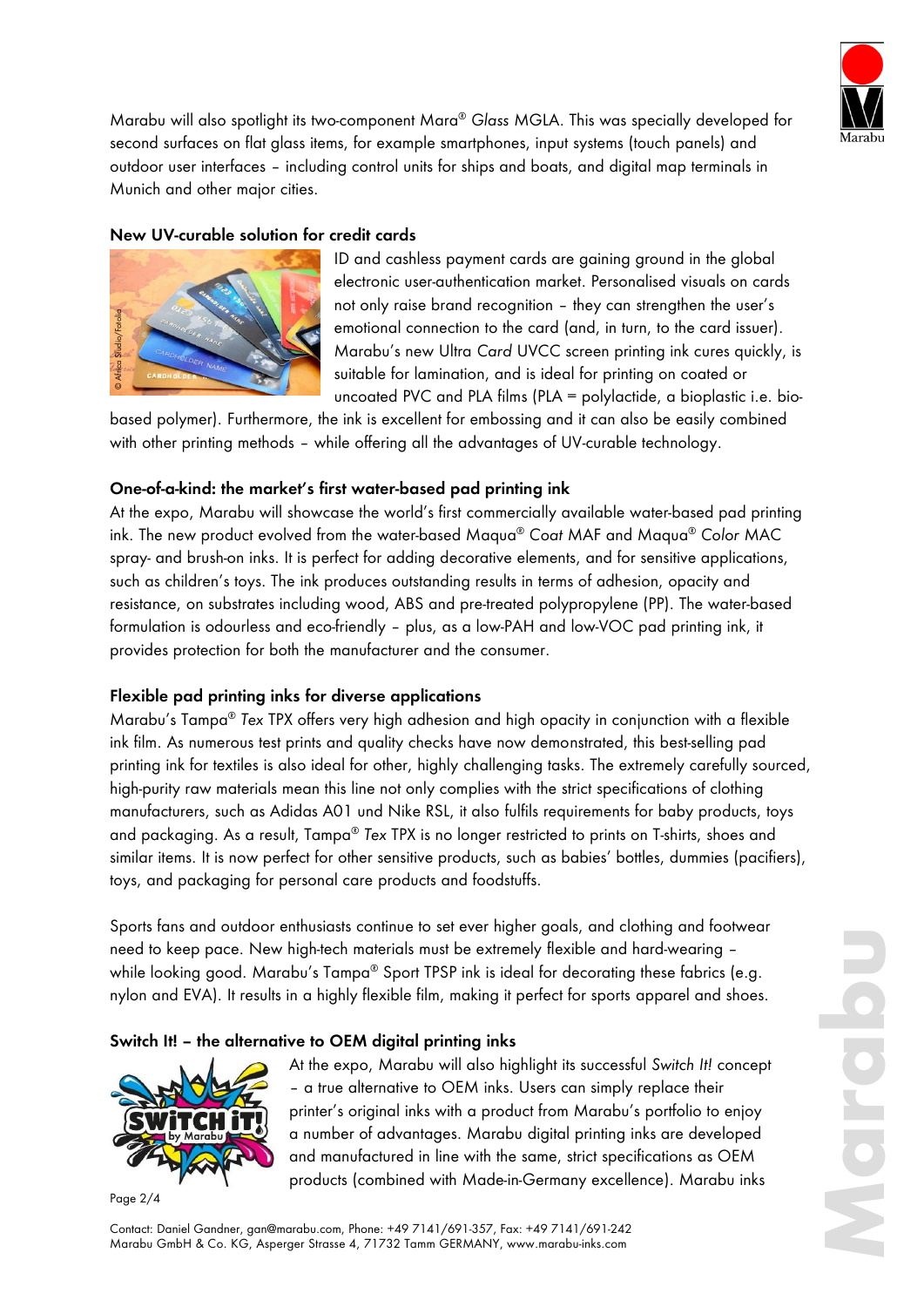

are available in all common refill systems, such as cartridges, pouches, and bottles. Their high quality increases throughput while simultaneously lowering production costs.

#### **New solution for the Roland TrueVIS printer range**



The new solvent-based Mara® *Jet* DI-TV ink was specially developed for use in all Roland® TrueVIS Print & Cut devices, and is suitable for all printers that can employ the TrueVIS ink configuration. Consequently, it is an attractively priced alternative to OEM inks. Moreover, making the switch to Marabu's product requires no modifications to chips or hardware. Mara Jet DI-TV delivers vibrant hues, a broad colour gamut, and exceptional durability, making it a superb choice for any graphical

application. The ink is suitable for all popular substrates, including adhesive PVC film, banners, backlit films, roll-ups and more, enabling easy printing with the original profiles. Users can be sure of maintenance-friendliness and seamless compatibility with printers and all components.

## **A broad spectrum of UV-curable digital inks**

Marabu's UV-curable inkjet products can be employed in a variety of situations, and are compatible with all common printer heads. The offering includes flexible Ultra *Jet* DUV-A inks for wide formats, and the Ultra *Jet* DUV-C range for printing directly on flat glass and on containers made from glass or PET. There is also an alternative line of inks for Océ Arizona printers, Ultra *Jet* DUV-GR, as well as LED-curable Ultra *Jet* DLE-A products. Moreover, Marabu's UV-curable portfolio now features two new lines: Ultra *Jet* DUV-MF is extremely versatile, and was developed especially for wide-format graphical applications. These products belong to a new generation of highly reactive inks that enhance roll-to-roll and hybrid printer productivity. is suitable for all printers that carring consignation. The ink is suitable for all proplements, it is equives to operate it is equivalently, making it a support of the consequently, it is equivalently, making the subsecti

#### **ClearShield® liquid coatings – the cost-effective alternative to film lamination**



Clear coatings, also called liquid laminates, are an inexpensive way to protect billboards, art prints, signs, banners, awnings, wall coverings, vehicle graphics and more. ClearShield® water-based liquid laminates offer the same protection as film laminates. At its FESPA Global Print Expo stand, Marabu will display its StarLam® 1600R roll-to-roll liquid laminator. This applies a smooth, consistent coat of Marabu water-based liquid coating, safeguarding digital prints in a fast and

simple process. StarLam is suitable for a variety of substrates and can be combined with one of Marabu's ClearShield® formulations to create the perfect solution for practically any need. The